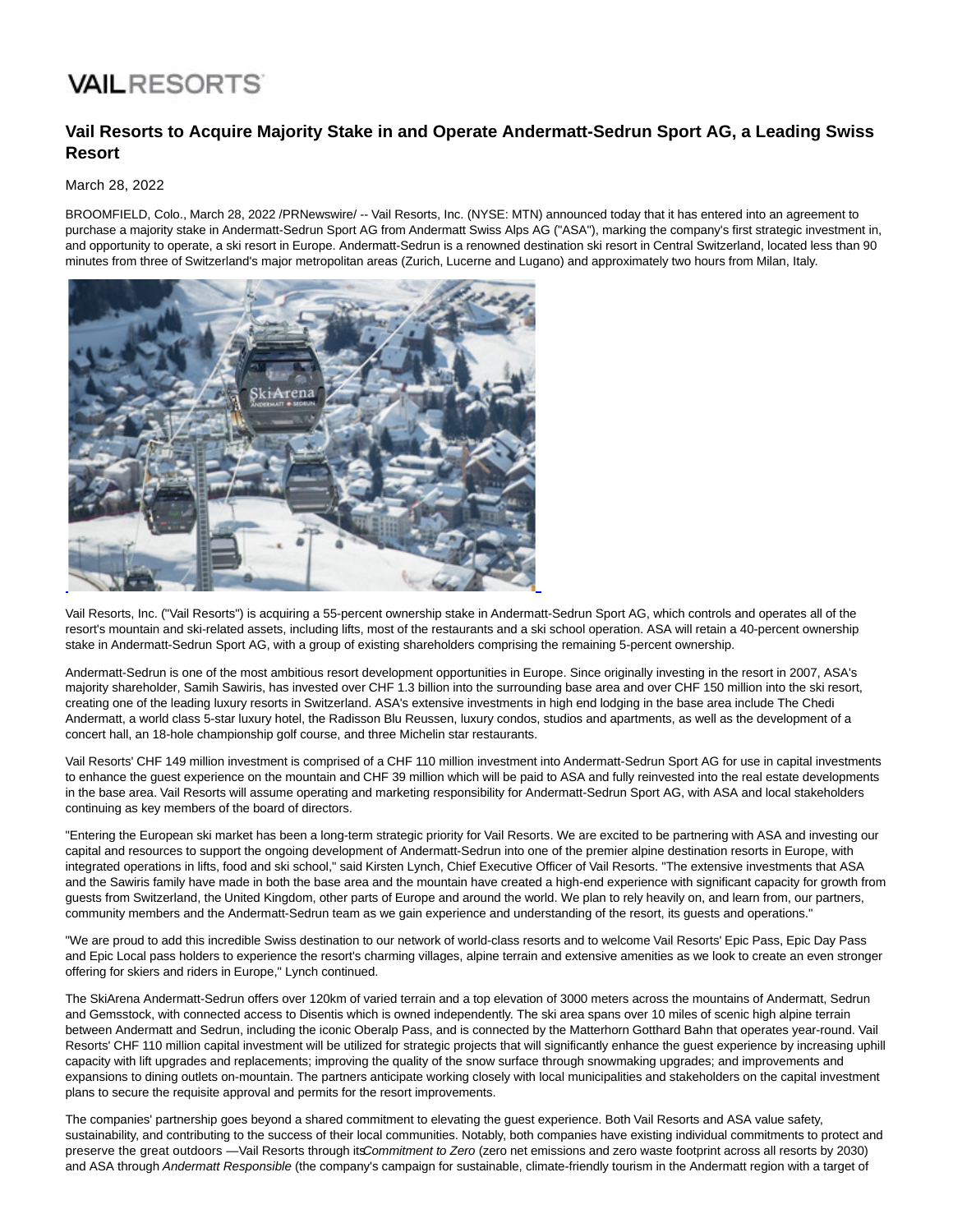zero CO2-emissions from operations by 2030).

"Vail Resorts is the ideal partner for our goal of developing Andermatt into The Prime Alpine Destination," said Samih Sawiris, majority owner of ASA. "With Vail Resorts' additional capital investment in the resort, deep expertise in successful operations of integrated mountain destinations, and the company's impressive marketing capabilities and destination guest reach, Vail Resorts will provide a significant boost to the development of Andermatt-Sedrun."

The transaction is expected to close prior to the 2022-23 ski and ride season, subject to certain third-party consents. Subject to the timing of closing, Vail Resorts plans to include unlimited and unrestricted access to Andermatt-Sedrun on the 2022-23 Epic Pass. Epic Day Pass holders with All Resorts Access will be able to use any of their days at Andermatt, and Epic Local Pass holders will receive five days of unrestricted access to the resort. The Epic Pass also provides European access to partner resorts including five days at Verbier4Vallées in Switzerland, seven days at Les 3 Vallées in France, seven days at Skirama Dolomiti in Italy and three days at Ski Arlberg in Austria, with specific details available at [www.epicpass.com.](https://c212.net/c/link/?t=0&l=en&o=3485578-1&h=2603580787&u=https%3A%2F%2Fwww.epicpass.com%2F&a=www.epicpass.com)

The partnership between Vail Resorts and ASA is expected to drive significant growth to Andermatt-Sedrun through the ongoing investments in the resort, further development in the base area and the inclusion of the resort on the Epic Pass products, attracting a broader population of international guests to the resort who are seeking a high-end destination resort experience in the Swiss Alps. Subject to closing adjustments, the pre-investment valuation for the full resort is expected to be CHF 215 million, including CHF 54 million of debt that will remain in place, with Vail Resorts acquiring a 55% equity ownership stake. Vail Resorts anticipates that the resort will generate over CHF 5 million of EBITDA in its fiscal year ending July 31, 2024, the first full year of operations following the expected closing later in calendar year 2022. Vail Resorts anticipates significant EBITDA growth over time from the expansion of the village bed base, the mountain investments and capacity expansions, and the inclusion of the resort on the Epic Pass products. Subject to the timing of capital project approvals and completion, Vail Resorts anticipates that with its CHF 110 million investment and the inclusion on the Epic Pass, the resort is expected to generate over CHF 20 million of annual EBITDA in five to seven years, including the impact from incremental Epic Pass sales. After closing the transaction, annual maintenance capital expenditures for Andermatt-Sedrun are expected to be approximately CHF 2 million. This represents Vail Resorts' first investment to operate a resort in Europe, the world's largest ski market, and the company expects to drive significant growth over time from Andermatt-Sedrun and more broadly across the network from the addition of this premier European resort.

Vail Resorts and ASA plan to continue to operate Andermatt-Sedrun with a local, independent focus by retaining all employees, the existing operational infrastructure, and local expertise. Vail Resorts will selectively incorporate areas of expertise from its business strategy, including enhancements to data-driven marketing and analytics capabilities, accessibility with the Epic Pass product lineup, and best practice sharing from its portfolio of operations.

A representative of Vail Resorts will assume the chair of the Board of Directors of Andermatt-Sedrun Sport AG, and ASA will appoint the vice chair. Winter operations for 2021/2022 will continue as planned.

#### **About Vail Resorts, Inc. (NYSE: MTN)**

Vail Resorts, Inc., through its subsidiaries, is the leading global mountain resort operator. Vail Resorts' subsidiaries currently operate 40 destination mountain resorts and regional ski areas, including Vail, Beaver Creek, Breckenridge, Keystone and Crested Butte in Colorado; Park City in Utah; Heavenly, Northstar and Kirkwood in the Lake Tahoe area of California and Nevada; Whistler Blackcomb in British Columbia, Canada; Perisher, Falls Creek and Hotham in Australia; Stowe, Mount Snow, Okemo in Vermont; Hunter Mountain in New York; Mount Sunapee, Attitash, Wildcat and Crotched in New Hampshire; Stevens Pass in Washington; Seven Springs, Hidden Valley, Laurel Mountain, Liberty, Roundtop, Whitetail, Jack Frost and Big Boulder in Pennsylvania; Alpine Valley, Boston Mills, Brandywine and Mad River in Ohio; Hidden Valley and Snow Creek in Missouri; Wilmot in Wisconsin; Afton Alps in Minnesota; Mt. Brighton in Michigan; and Paoli Peaks in Indiana. Vail Resorts owns and/or manages a collection of casually elegant hotels under the Rock Resorts brand, as well as the Grand Teton Lodge Company in Jackson Hole, Wyo. Vail Resorts Development Company is the real estate planning and development subsidiary of Vail Resorts, Inc. Vail Resorts is a publicly held company traded on the New York Stock Exchange (NYSE: MTN). The Vail Resorts company website is [www.vailresorts.com a](https://c212.net/c/link/?t=0&l=en&o=3485578-1&h=3475156557&u=http%3A%2F%2Fwww.vailresorts.com%2F&a=www.vailresorts.com)nd consumer website i[s www.snow.com.](https://c212.net/c/link/?t=0&l=en&o=3485578-1&h=2541904888&u=https%3A%2F%2Fc212.net%2Fc%2Flink%2F%3Ft%3D0%26l%3Den%26o%3D3384024-1%26h%3D120227301%26u%3Dhttp%253A%252F%252Fwww.snow.com%252F%26a%3Dwww.snow.com&a=www.snow.com)

#### **Andermatt Swiss Alps**

Andermatt Swiss Alps AG, with registered office in Andermatt, plans, builds, and develops the year-round destination of Andermatt. In 2009 Andermatt Reuss came into being, with apartment buildings, hotels, and chalets. The Andermatt Swiss Alps Group also owns Andermatt-Sedrun Sport AG with its cableways, the catering brand Mountain Food, the Swiss Snowsports School Andermatt, an 18-hole, par-72 championship golf course, and the Andermatt Concert Hall. With the hotels, the sports infrastructure, the wide range of events on offer, and the properties, Andermatt Swiss Alps is pursuing the vision of becoming the prime Alpine destination. In doing so, it is committed to an intact environment and a sustainable future that will enable coming generations to have an extraordinary home. During high season, the Andermatt Swiss Alps Group has more than 1,000 employees working at the locations in Altdorf, Andermatt and Sedrun. [andermatt-swissalps.ch /](https://c212.net/c/link/?t=0&l=en&o=3485578-1&h=1361755225&u=http%3A%2F%2Fwww.andermatt-swissalps.ch%2F&a=andermatt-swissalps.ch) [andermatt-facts.ch /](https://c212.net/c/link/?t=0&l=en&o=3485578-1&h=476286254&u=http%3A%2F%2Fwww.andermatt-facts.ch%2F&a=andermatt-facts.ch) [andermatt-responsible.ch](https://c212.net/c/link/?t=0&l=en&o=3485578-1&h=1234314662&u=https%3A%2F%2Fwww.andermatt-swissalps.ch%2Fde%2Fportraet%2Fandermatt-responsible&a=andermatt-responsible.ch)